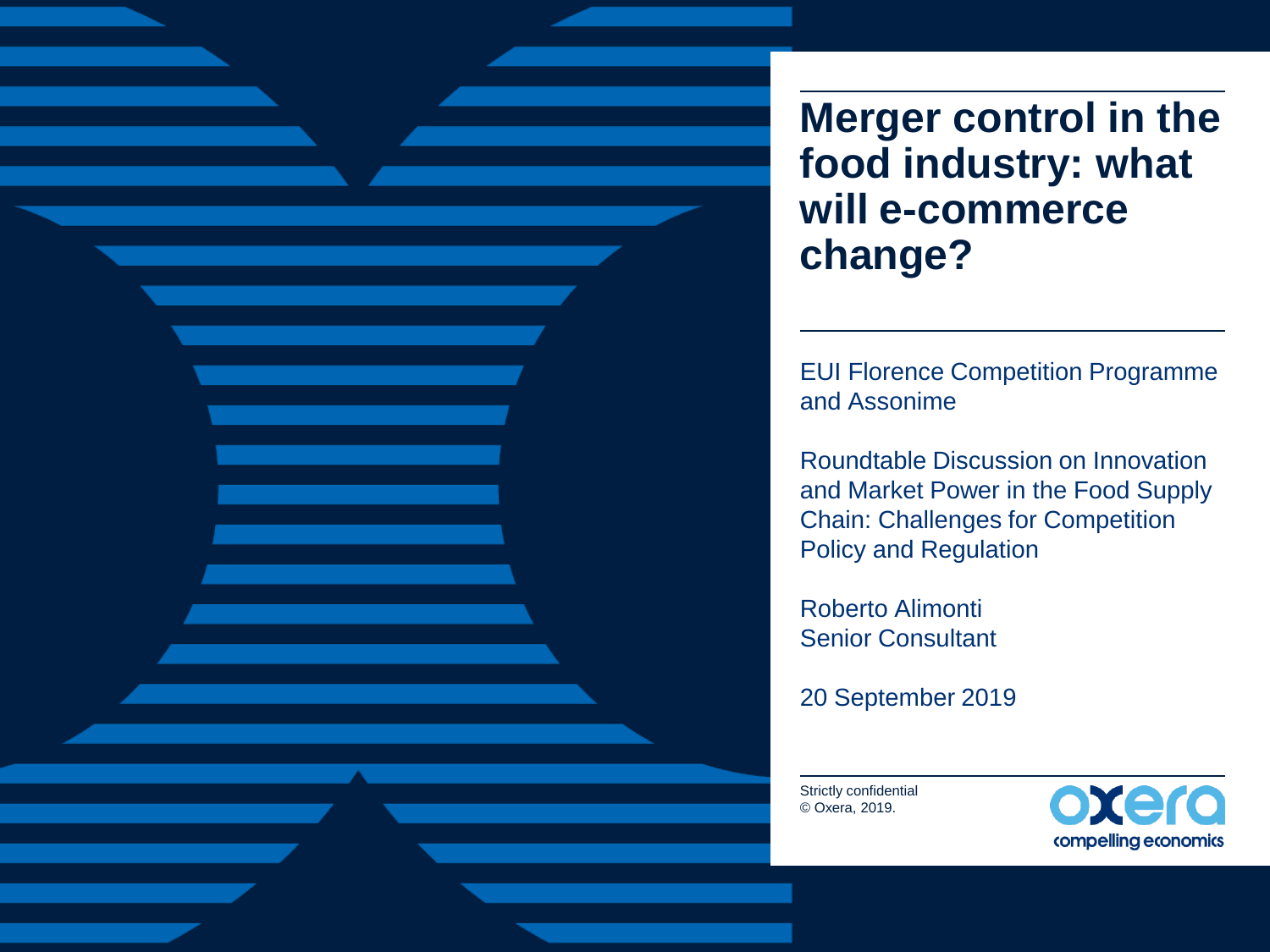#### **Overview**

#### **Introduction**

- different business models in the retail food industry: new challenges in merger assessment
- recent cases in the groceries and food delivery sectors

#### **Part I Market definition**

- geographic considerations
- interaction between e-commerce and brick -and -mortar
- increased relevance of two-sided platforms and their impact

#### **Part II Assessment of market power**

- future-proof methods
- coordinated effects

#### **Part III Remedies**

**Conclusions**

**Further reading**



# oxera compelling economics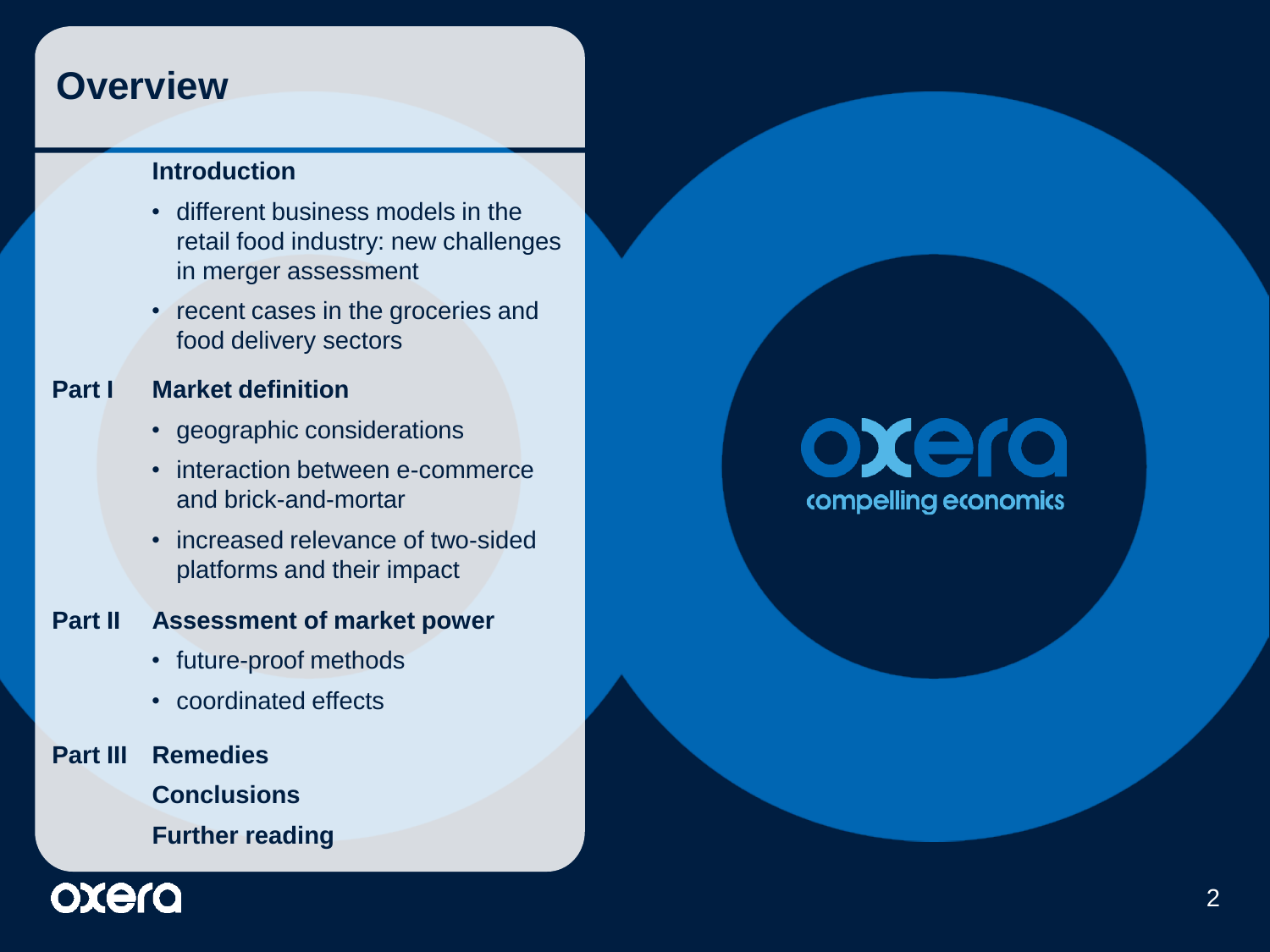#### **Introduction**

# Different business models in the retail food industry: new challenges in merger assessment



**These considerations will be discussed in more detail in the rest of the presentation**

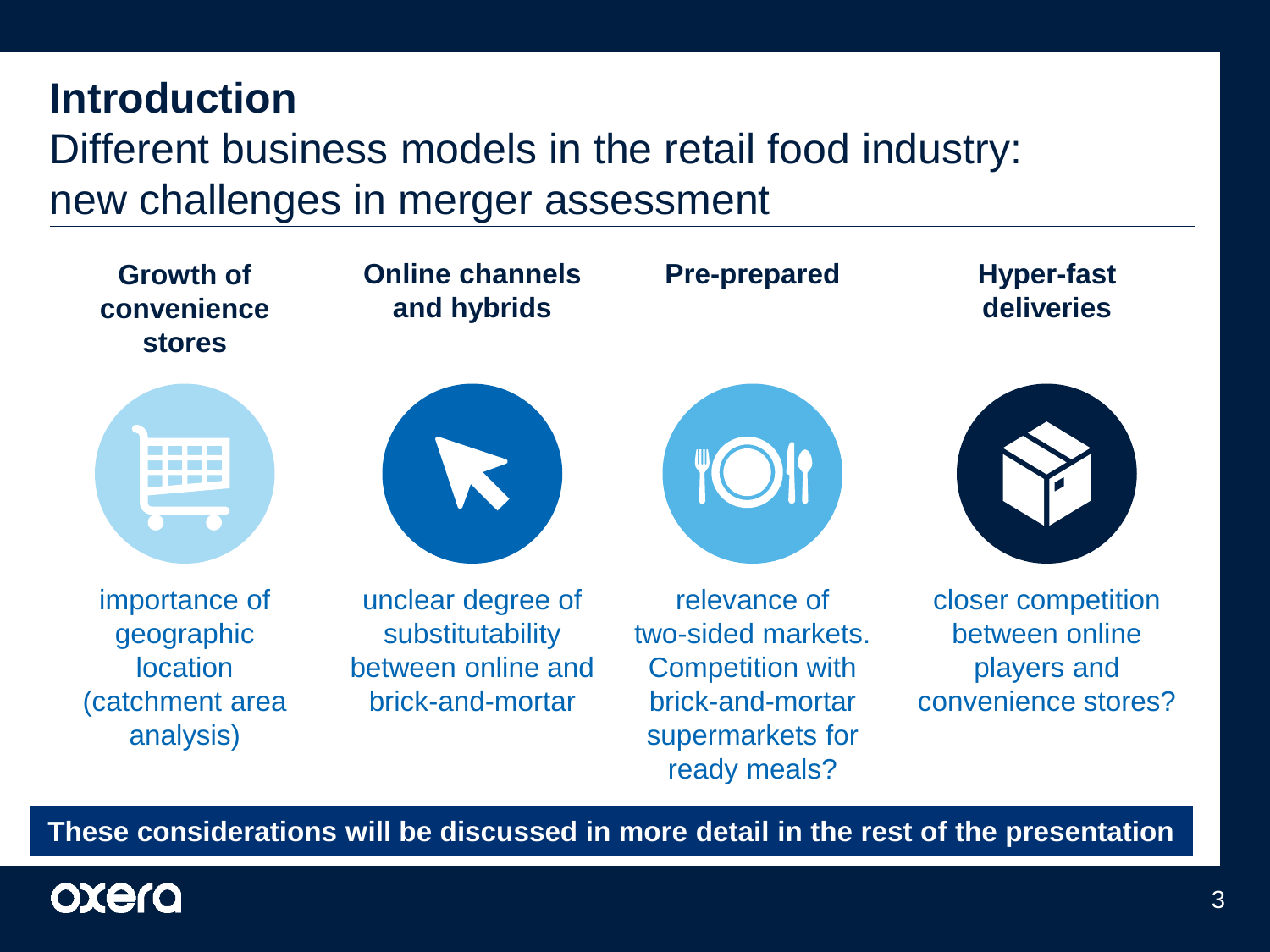#### **Recent cases in the grocery and food delivery sectors**



#### oxero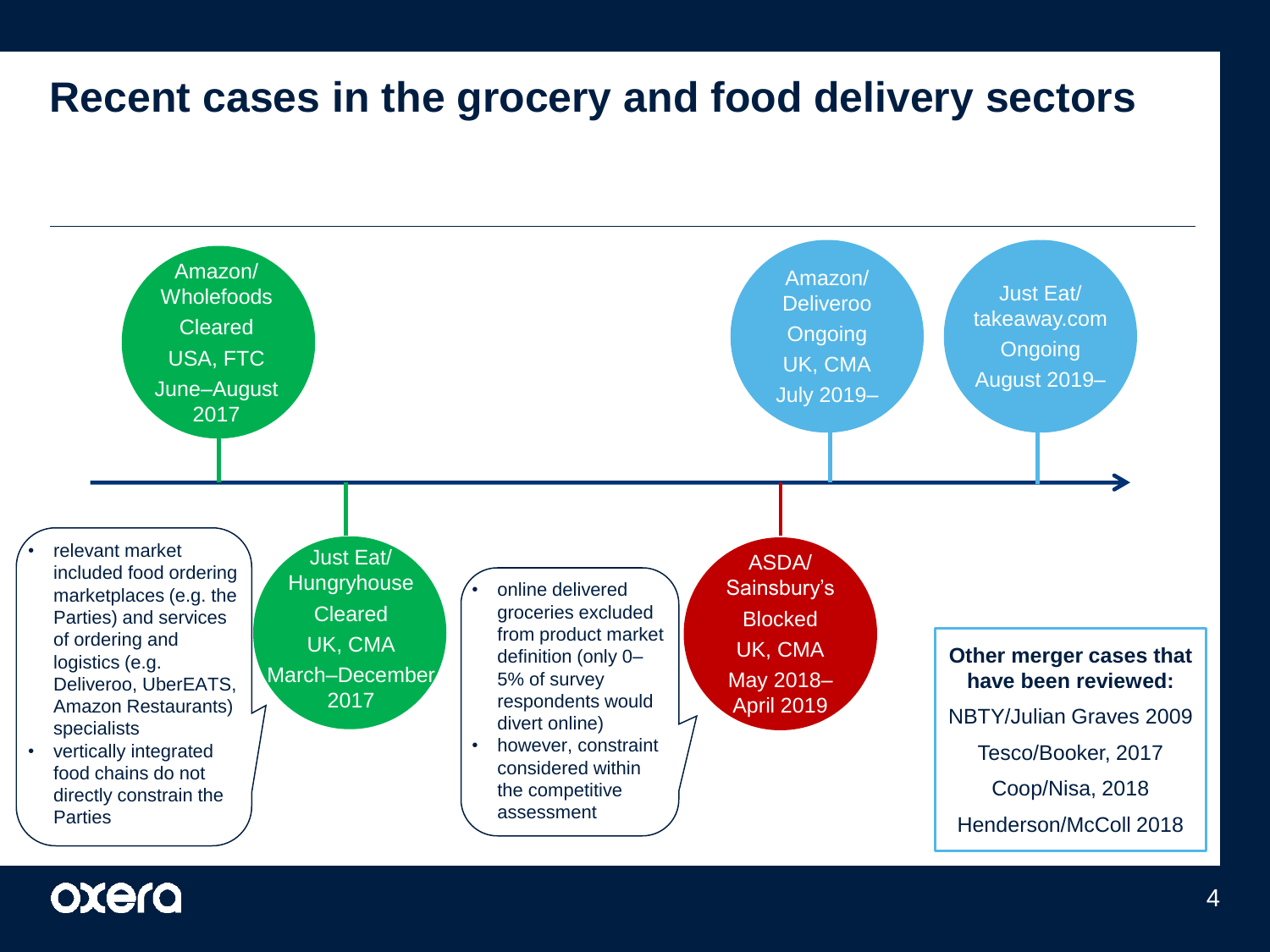# **Part I Market definition**

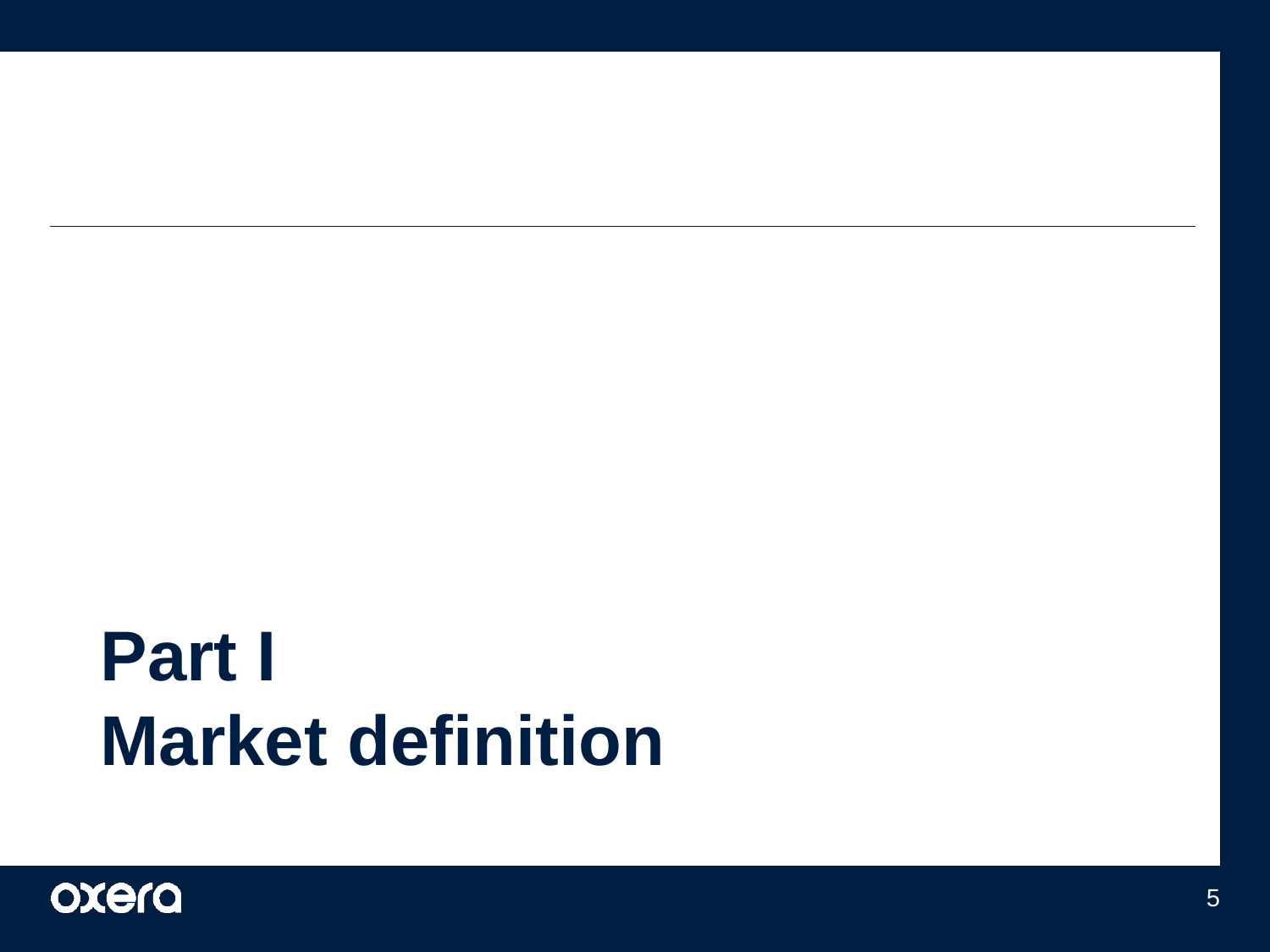# **Geographic considerations**

#### The case of grocery stores



Dimensions of variation:

• prices, quality, range, services

• by: geography, store type, consumer, shopping mission

Competition at the local level, as consumers prefer closer stores



e.g. ASDA/Sainsbury's: catchment areas of 1 mile for convenience stores

#### **Online channel / hybrids**

One would expect markets to be less localised. However:

- potential local variation in:
	- delivery fees and speed
	- length and availability of delivery slots
- some areas may not be covered:
	- e.g. ASDA/Sainsbury's—Ocado does not deliver to some areas
- potential personalised pricing

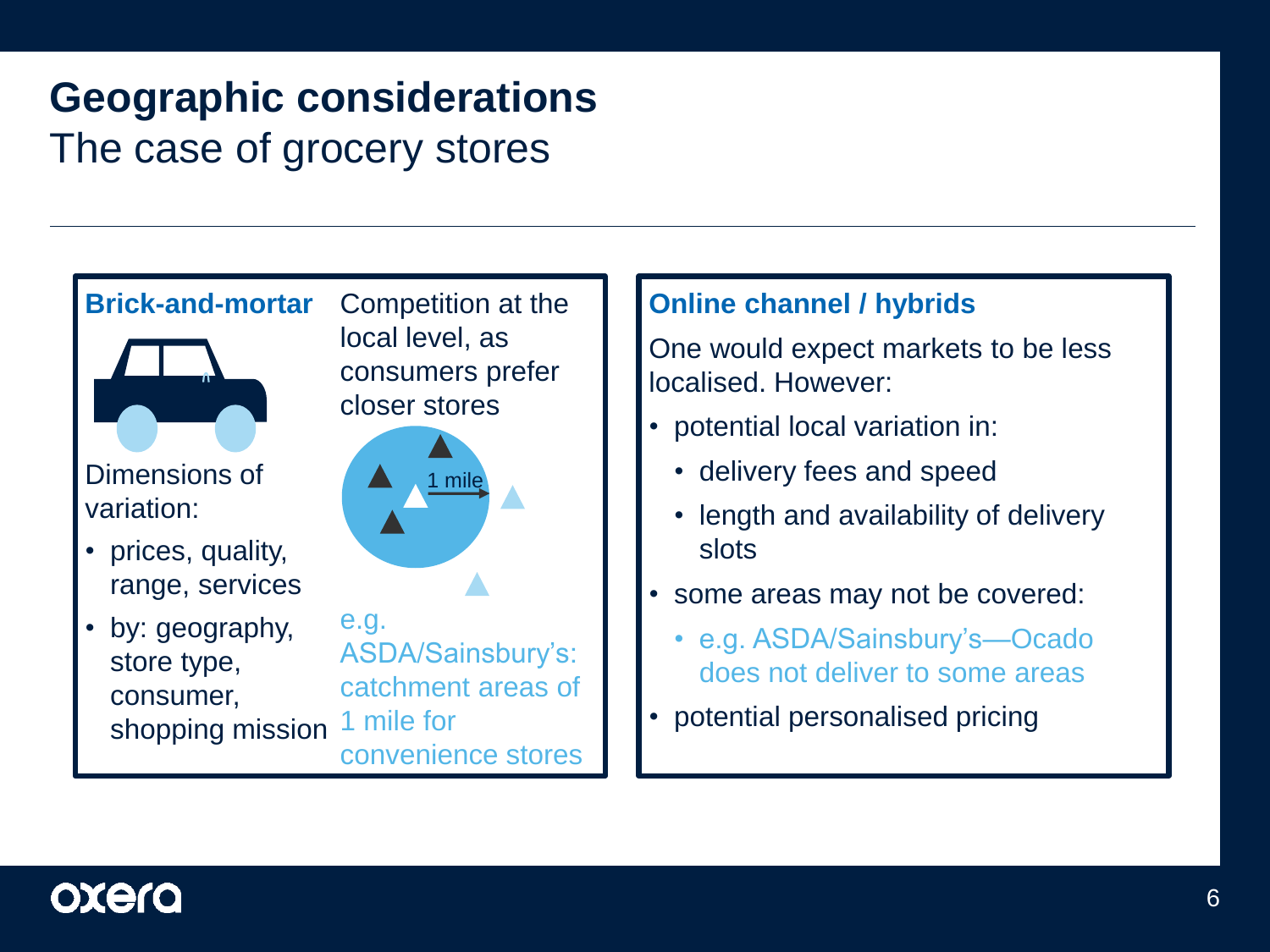# **Interaction between e-commerce and brick-and-mortar**  Supermarkets example

- online and offline have not yet been considered close enough substitutes to be defined in the same market
	- is this still appropriate?

would some mergers that were blocked (or required divestments) have been cleared (cleared with fewer remedies) if growth by online players had been considered?

#### In the food industry **Lessons from other industries**

#### **Fnac/Darty, 2016, 'brown' and 'grey' goods**

Authorité de la concurrence considered brick-and-mortar and online to be in the same market because…

- quick and low-cost delivery
- consumers considering both channels equally
- merging parties considered online competitors in their commercial and pricing strategies

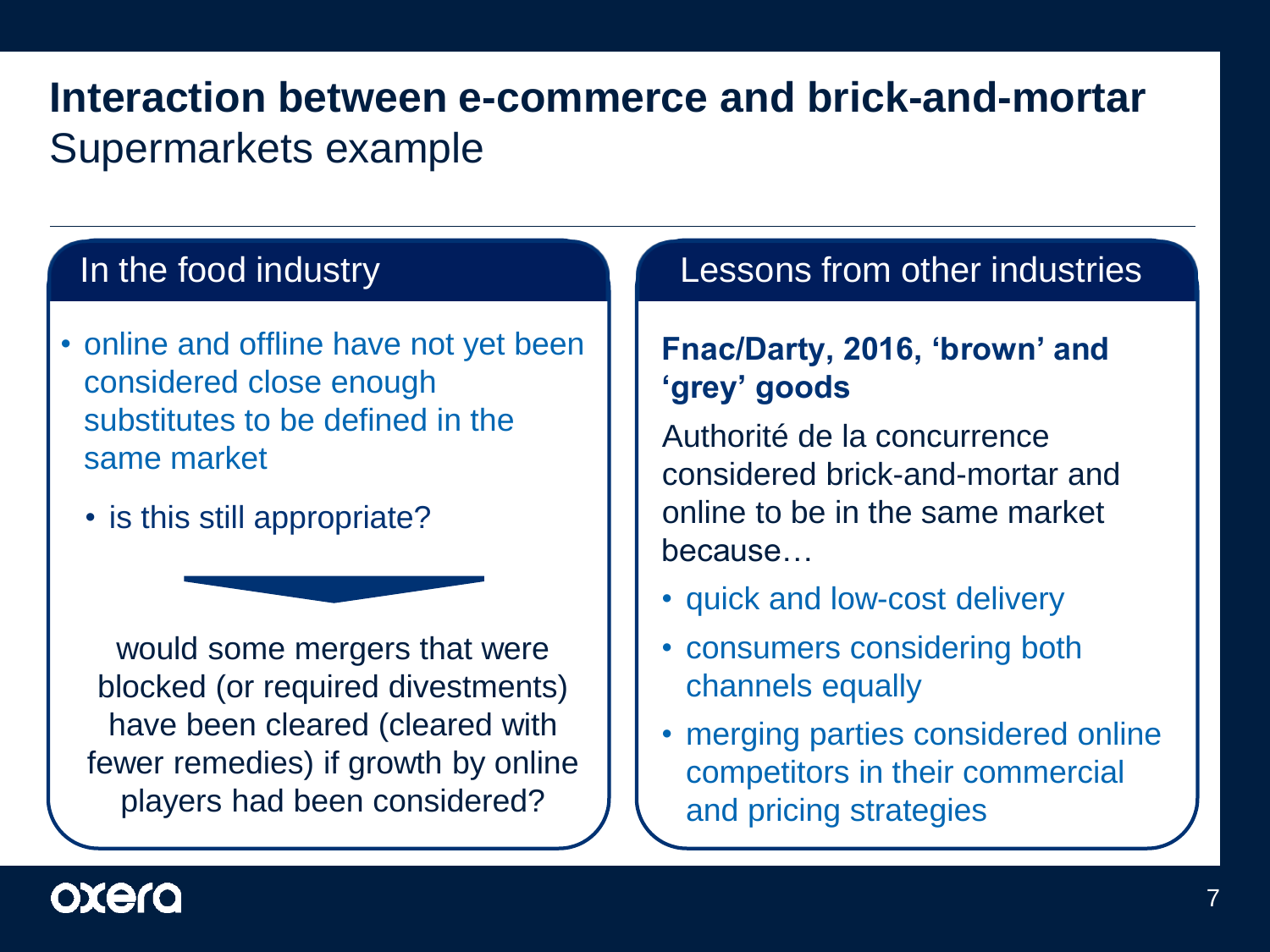# **Increased relevance of two-sided platforms for ready-made food delivery**



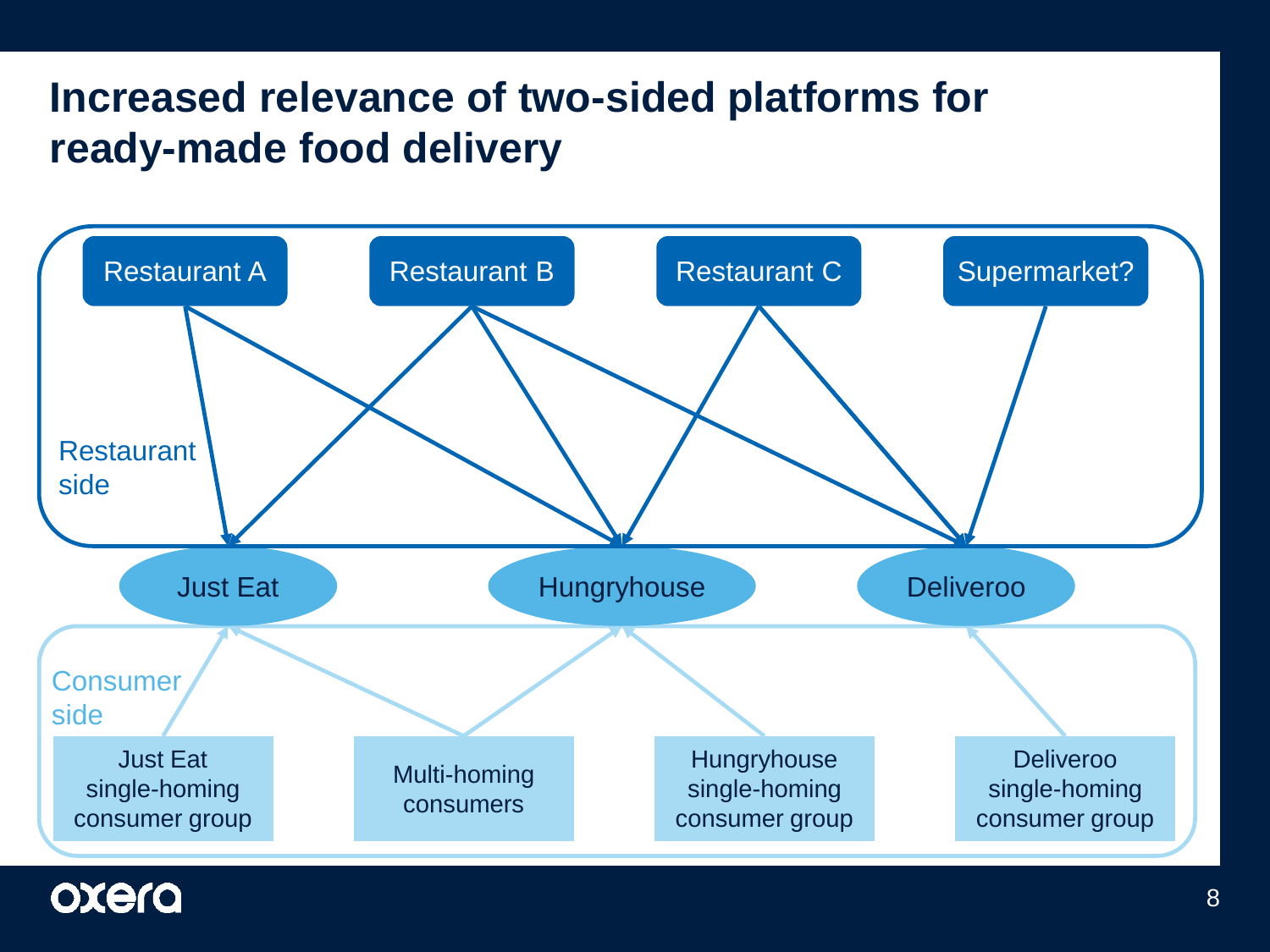### **Two potential implications of platforms**



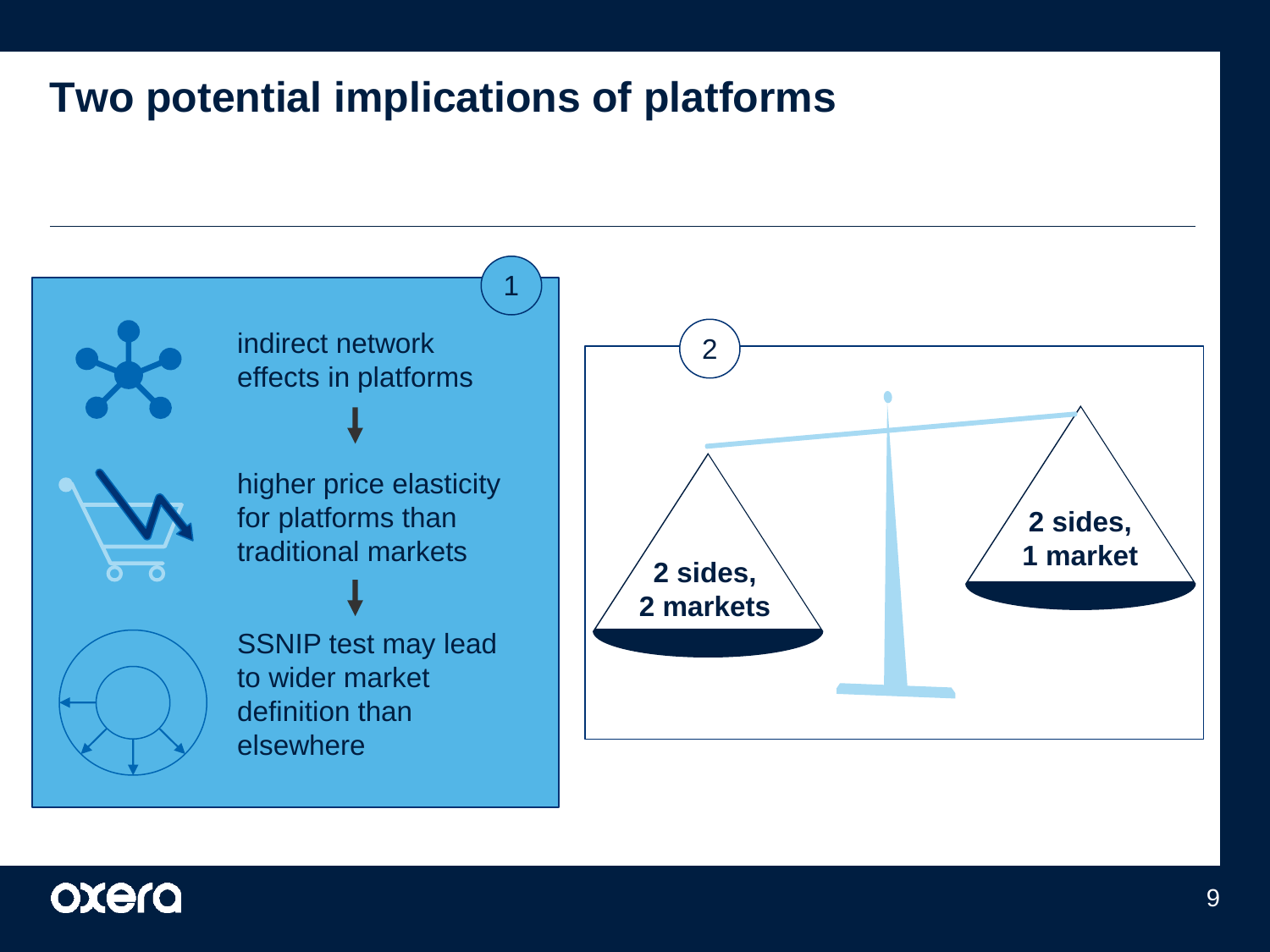# **Part II Assessment of market power**

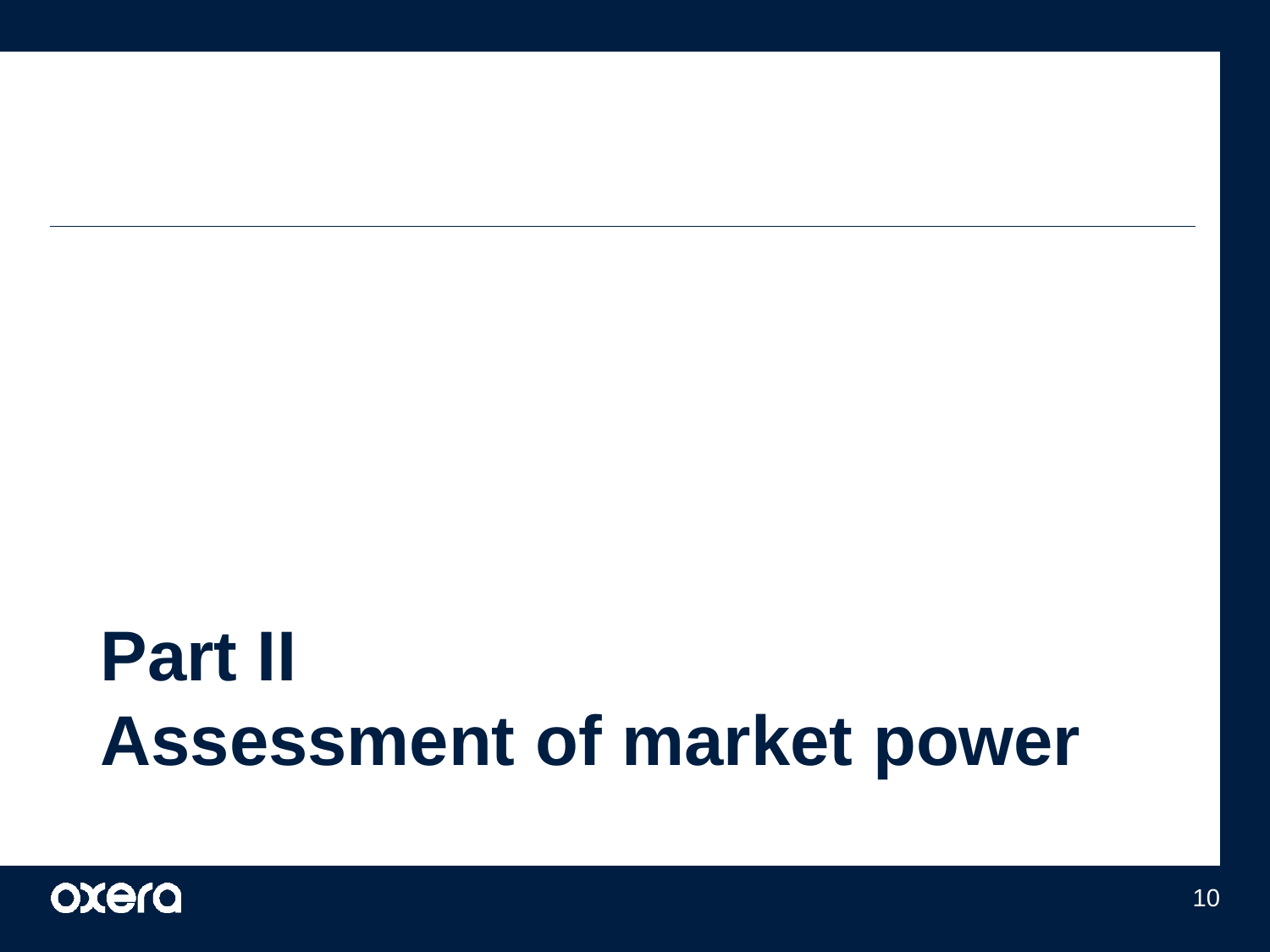# **A richer methodological toolbox?**

consumer surveys are the traditional source of data (e.g. Just Eat/Hungryhouse; ASDA/Sainsbury's)



online experiments (using lessons from behavioural economics) may also be relevant

⊕

online players may hold more consumer data, which could be used for econometric analysis

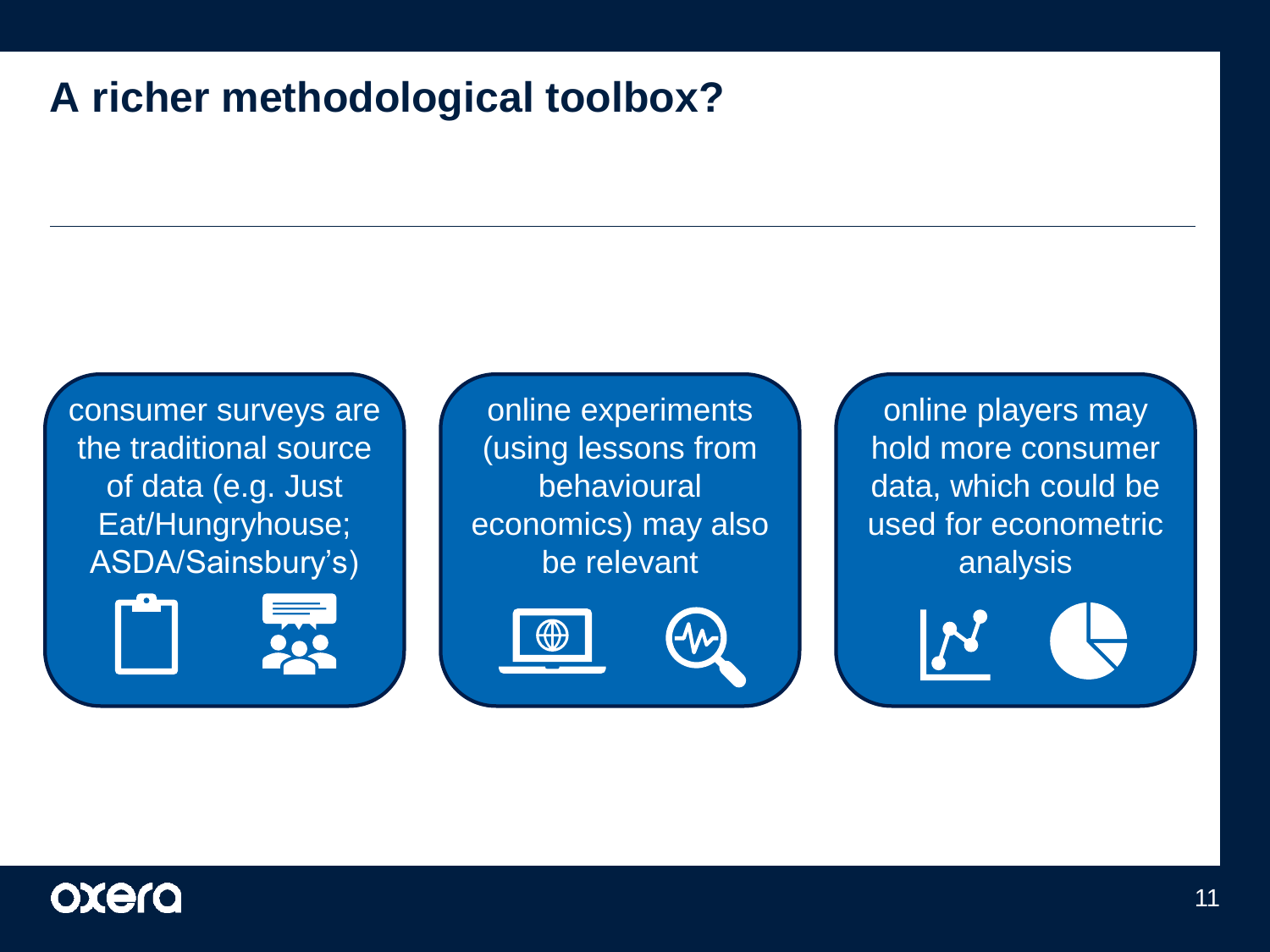### **Increased assessment of coordinated effects**

• mergers are assessed for two types of anticompetitive effects:



• mergers resulting in possible coordinated effects are more likely in online markets?





**e.g. ASDA/Sainsbury's found concerns on coordinated effects for online, but not offline, markets**

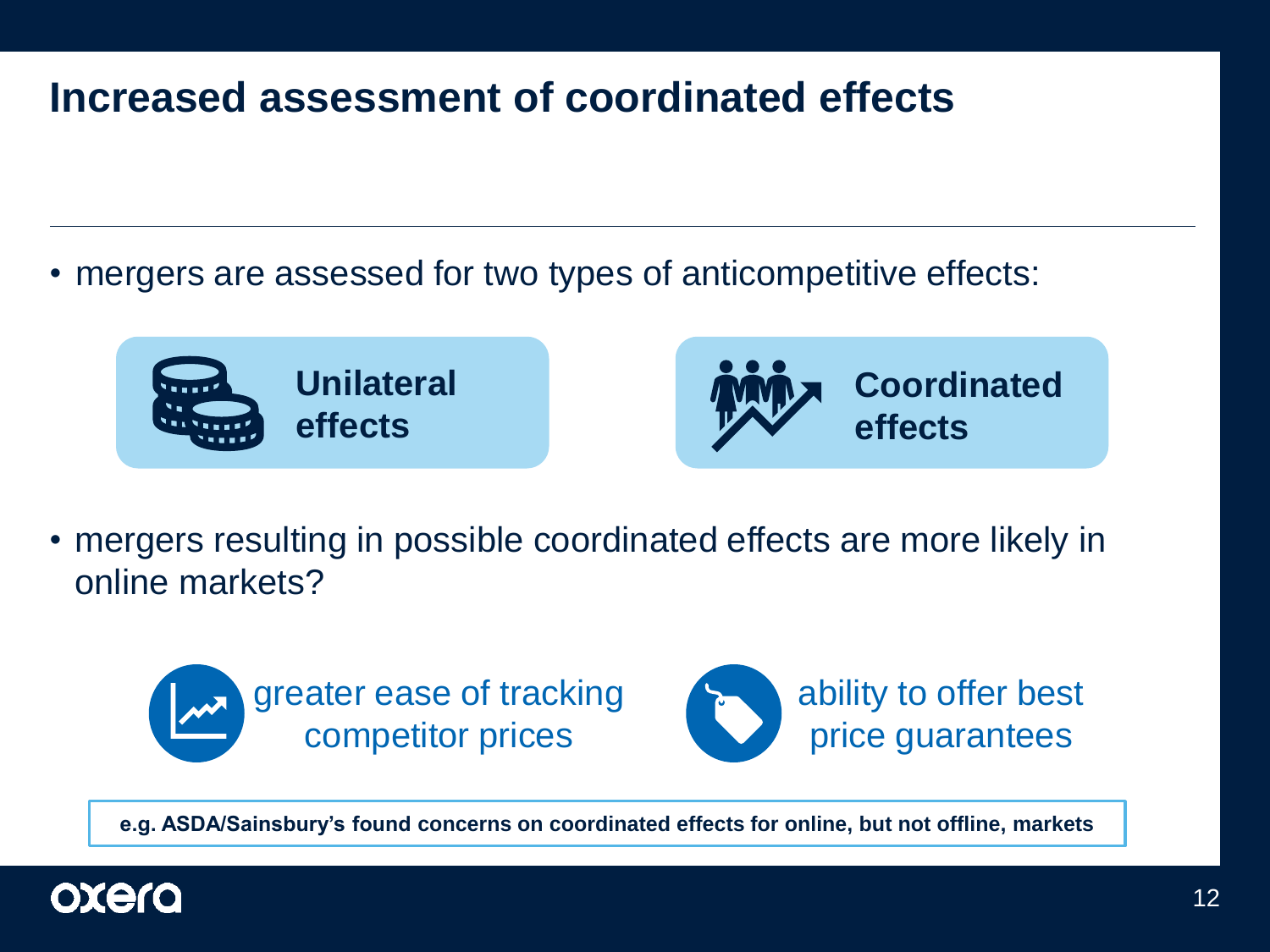# **Part III Remedies and conclusions**

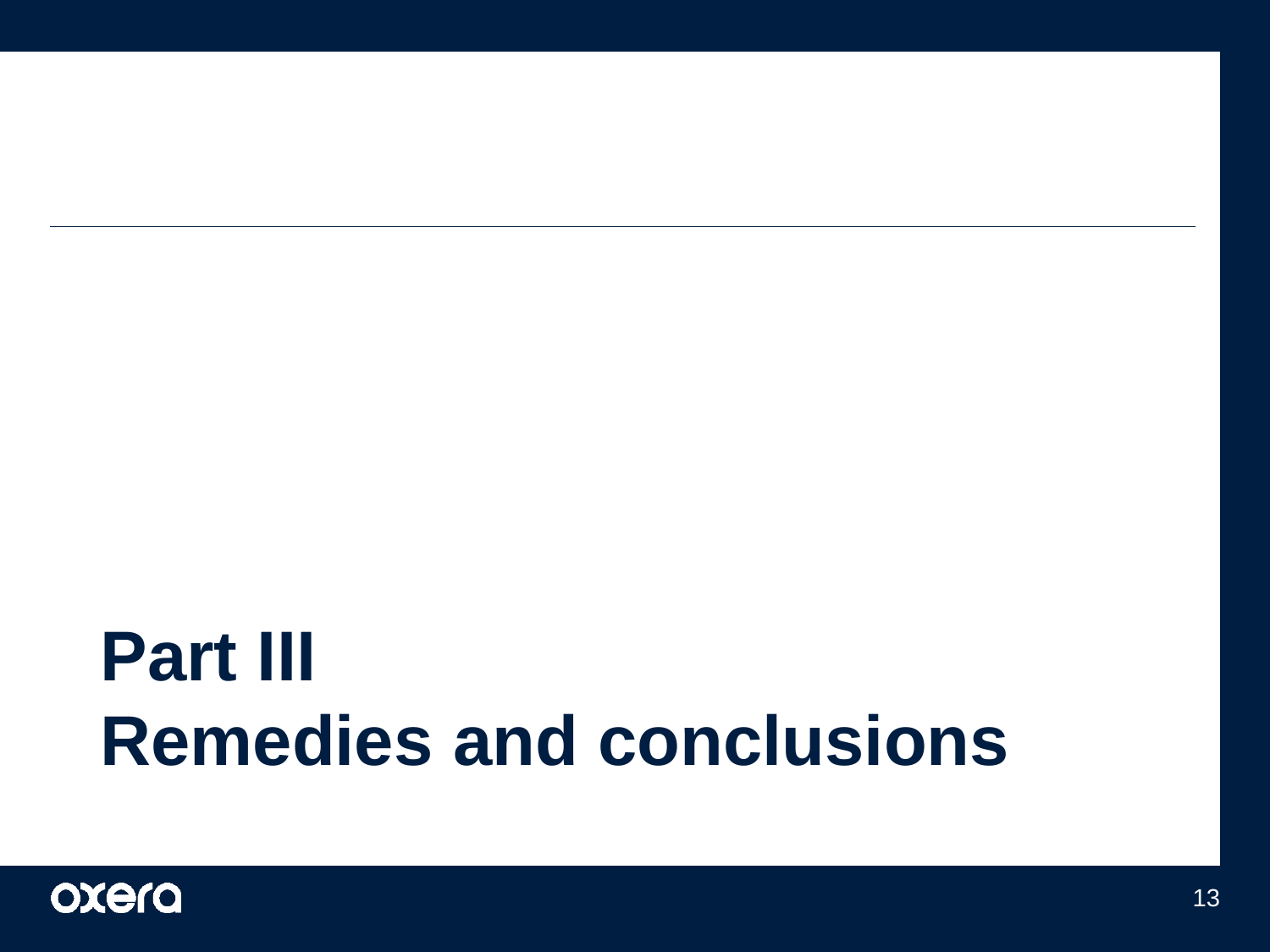### **Remedies**

- remedies typically comprise:
	- structural remedies, e.g. divestiture
	- access remedies, e.g. infrastructure, IP
	- 'firewall' measures, e.g. data sharing
	- controlling outcomes, e.g. price caps
- mergers where brick-and-mortar retailers have a geographic overlap are often cleared with divestments



#### **What might remedies look like for online players?**

- might divestments become less relevant?
- other remedies or new remedies might be used more often

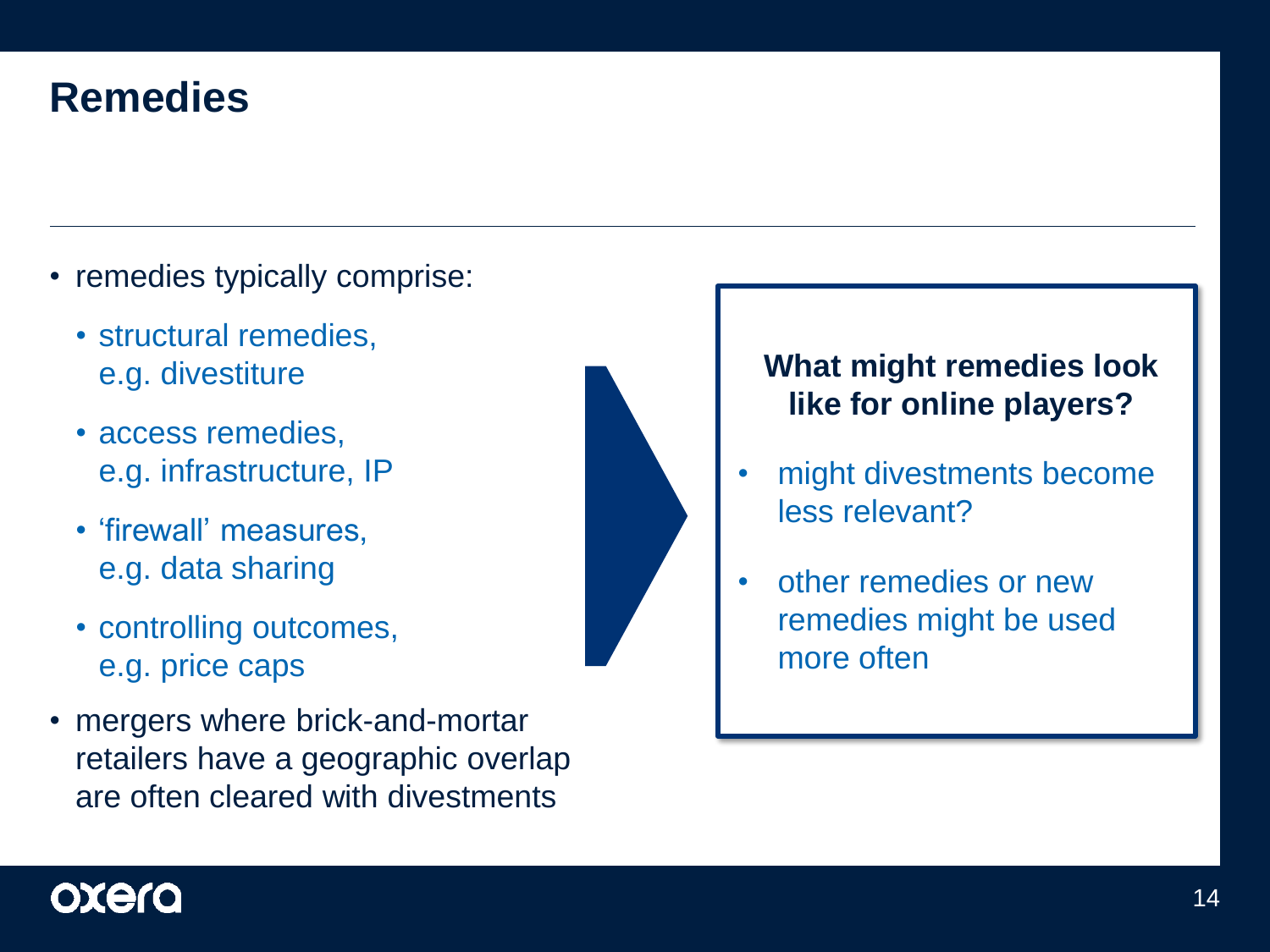#### Broader market definition?

# **Conclusions**

Coordinated effects becoming more relevant to merger assessment?

Might divestitures become less relevant? Different remedies?

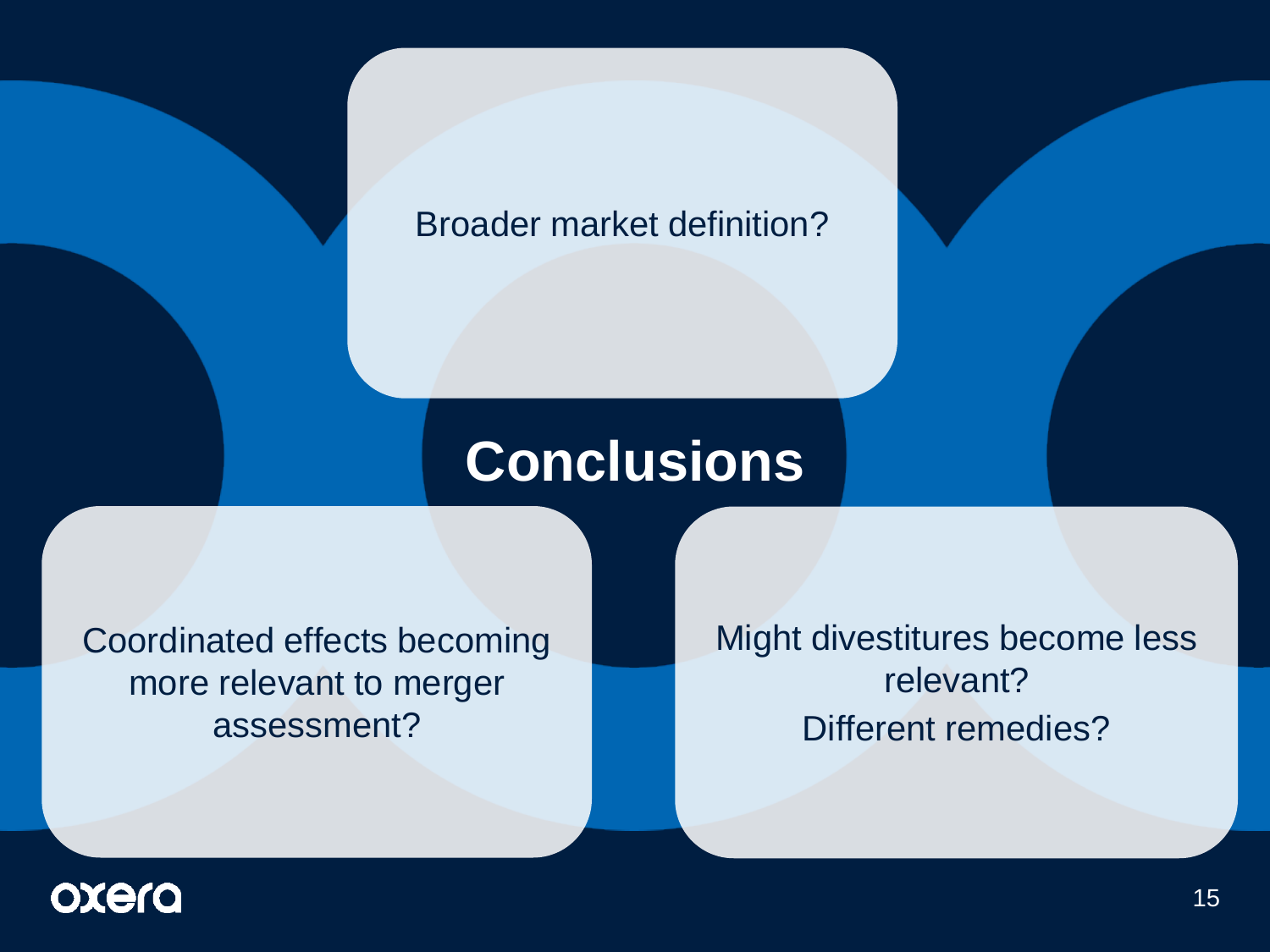# **Further reading**

- Algorithmic pricing
	- Oxera (2017), 'When Algorithms Set Prices: Winners and Losers', June, prepared for Oxford Economics Council
	- Oxera (2018), 'Increasing market power? Causes and policy responses', November, prepared for Oxford Economics Council
	- Oxera (2019), 'Increased market power: a global problem that needs solving?', *Agenda*, January
- Two-sided markets
	- Kate, A.T. and Niels, G. (2019), 'Consumer Demand in Two-Sided Markets and the Platform-Specific Nature of Externalities', working paper
	- Niels, G. (2019), 'Transaction versus non-transaction platforms: a false dichotomy in two-sided market definition', working paper
	- Oxera (2019), 'Competition in the presence of network effects: when fewer is more', *Agenda*, March
	- Oxera (2018), 'It's what you know about who you know: market power in digital platforms', *Agenda*, December
- E-commerce and vertical mergers
	- Oxera (2019), 'New kid (needed) on the block? Vertical Block Exemption Regulation in the digital age', *Agenda*, August.